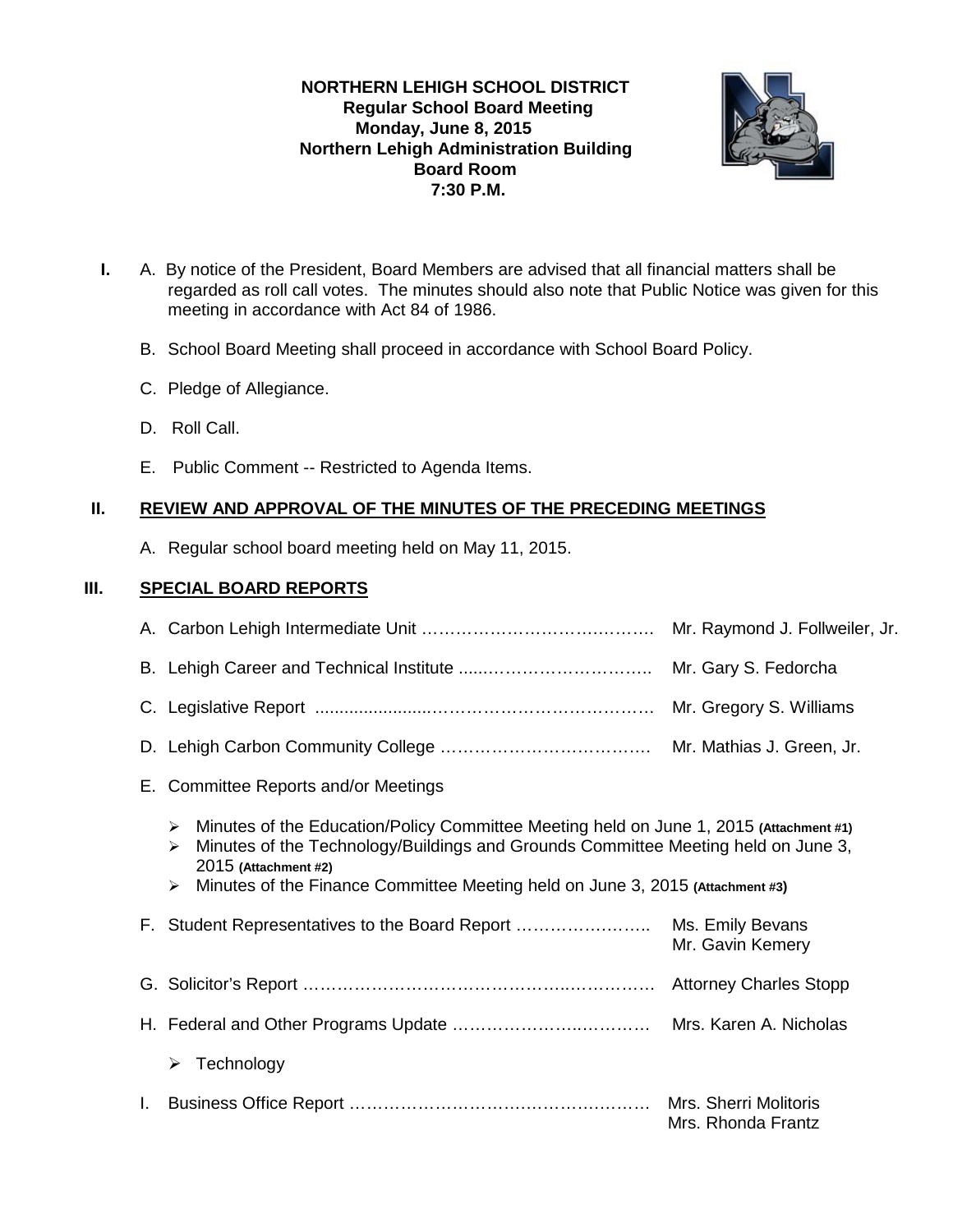- J. Superintendent's Report ………………..………………….……….. Mr. Michael W. Michaels
	- $\triangleright$  Reminder: Baccalaureate Thursday at 7 PM and Graduation Friday at 7 PM
	- Presentation of Book Slatington 150<sup>th</sup> History Committee Mike Hofmann, Jr.
	- $\triangleright$  Recognition of Emily Bevans Student Representative to the Board
- K. An executive session will be held at 7:15 p.m. in the Administration Office Conference Room.

#### **IV. PERSONNEL**

#### A. <u>Dismissal</u>

Northern Lehigh School District Board of Directors moves to dismiss Connie Zellner from her employment with the District as a cook's helper to be effective immediately.

#### B. Retirement/Resignation

- 1. With regret, accept the retirement resignation of Paul Rearden from his position as Peters Elementary Principal effective July 1, 2015. Mr. Rearden will begin his retirement from the Northern Lehigh School District after 5 years of service.
- 2. Accept the resignation of Elizabeth Chunko from her position as High School Chemistry/Physics teacher effective the end of the work day June 15, 2015. Mrs. Chunko has accepted a position in another district.
- 3. Accept the resignation of Jessica Gold from her position as High School English teacher effective the end of the work day June 15, 2015.

## C. Appointment

1. Instructional

| a. Michelle Hock*<br>Assignment:                                     | <b>Temporary Professional Employee</b><br>Senior High School English Teacher replacing Jessica<br>Gold who resigned.  |  |  |  |
|----------------------------------------------------------------------|-----------------------------------------------------------------------------------------------------------------------|--|--|--|
| Salary:                                                              | \$46,200.00 (Step 1 Bachelor's on the 2015-2016 CBA<br>Salary Schedule)                                               |  |  |  |
| Effective:<br>* Pending Verification of Missing Personnel File Items | August 24, 2015                                                                                                       |  |  |  |
| b. Maria Van Norman*<br>Assignment:                                  | <b>Temporary Professional Employee</b><br>Senior High School English Teacher replacing Denise<br>Turoscy who retired. |  |  |  |
| Salary:                                                              | \$55,250.00 (Step 4 Masters on the 2015-2016 CBA<br>Salary Schedule)                                                  |  |  |  |
| Effective:                                                           | August 24, 2015                                                                                                       |  |  |  |
| * Pending Verification of Missing Personnel File Items               |                                                                                                                       |  |  |  |
| c. Andrea Meyers*                                                    | <b>Temporary Professional Employee</b>                                                                                |  |  |  |
| Assignment:                                                          | Senior High School Chemistry/Physics Teacher<br>replacing Elizabeth Chunko who resigned.                              |  |  |  |
| Salary:                                                              | \$46,200 (Step 1 Bachelors on the 2015-2016 CBA<br>Salary Schedule)                                                   |  |  |  |
| Effective:                                                           | August 24, 2015                                                                                                       |  |  |  |
| * Pending Verification of Missing Personnel File Items               |                                                                                                                       |  |  |  |
|                                                                      |                                                                                                                       |  |  |  |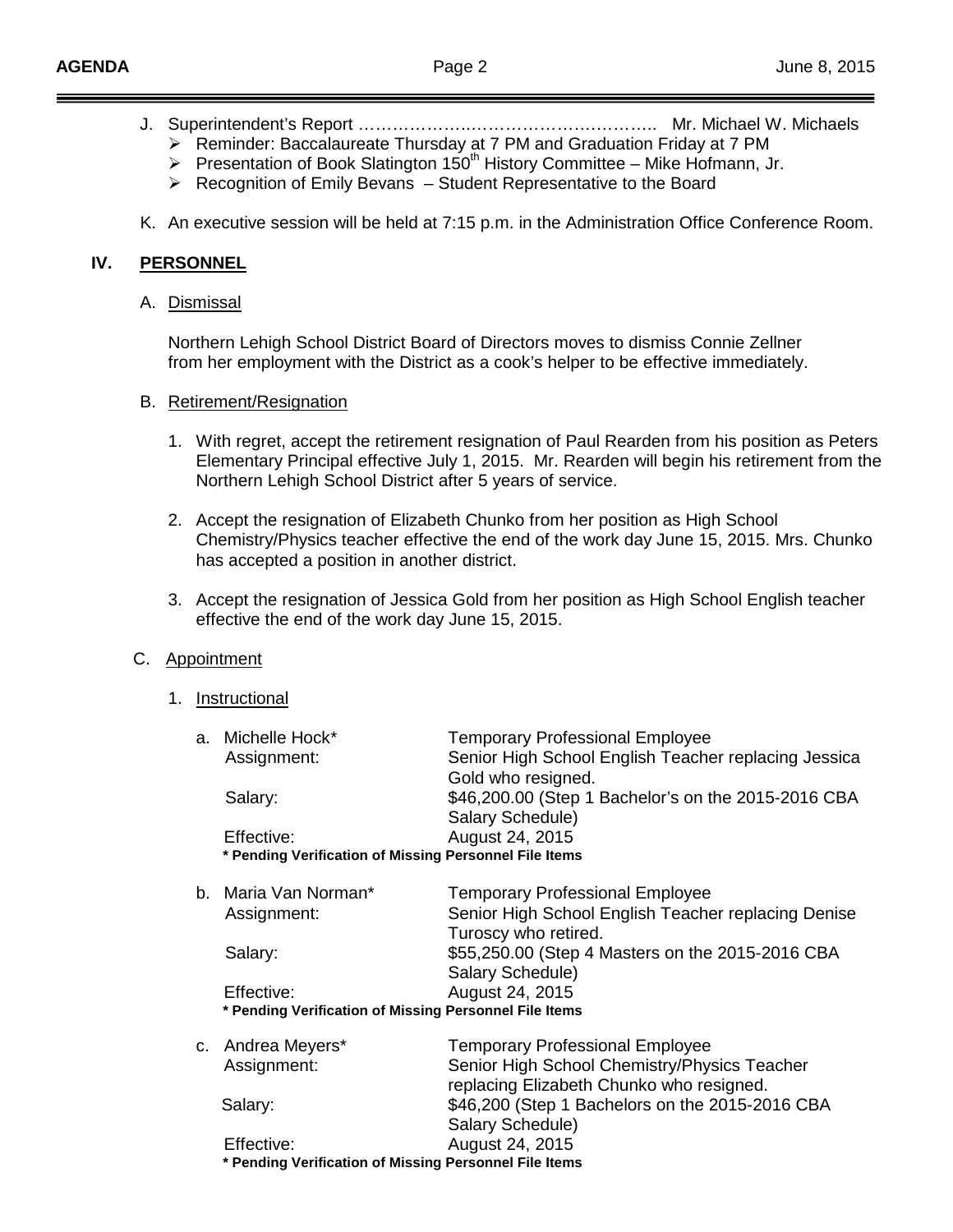| D. | <b>Administrative Transfer</b> |                  |                                                            |                                                                                                                                                                                |  |  |
|----|--------------------------------|------------------|------------------------------------------------------------|--------------------------------------------------------------------------------------------------------------------------------------------------------------------------------|--|--|
|    |                                |                  | 1. Administrative                                          |                                                                                                                                                                                |  |  |
|    |                                |                  | a. Paul Leonzi<br>From:<br>To:<br>Salary:<br>Effective:    | <b>Acting Principal Peters Elementary School</b><br><b>Principal Peters Elementary School</b><br>\$92,721.00<br>July 1, 2015                                                   |  |  |
|    |                                | 2. Instructional |                                                            |                                                                                                                                                                                |  |  |
|    |                                |                  | a. Linda Brown<br>From:<br>To:<br>Salary:<br>Effective:    | Family & Consumer Science Teacher High School<br>Guidance Counselor Middle School<br>No change in salary<br>August 24, 2015                                                    |  |  |
|    |                                |                  | b. Amber Kuntz<br>From:<br>To:<br>Salary:<br>Effective:    | K-2 Learning Support Teacher Peters Elementary School<br>6 <sup>th</sup> Grade Learning Support Slatington Elementary School<br>No change in salary<br>August 24, 2015         |  |  |
|    |                                |                  | c. Theresa Lobach<br>From:<br>To:<br>Salary:<br>Effective: | 5 <sup>th</sup> Grade Learning Support Teacher Slatington<br><b>Elementary School</b><br>Life Skills Support Teacher Grades 3-7<br>No change in salary<br>August 24, 2015      |  |  |
|    |                                |                  | d. Thomas Mertus<br>From:<br>To:                           | 6 <sup>th</sup> Grade Learning Support Teacher Slatington<br><b>Elementary School</b><br>5 <sup>th</sup> Grade Learning Support Teacher Slatington<br><b>Elementary School</b> |  |  |
|    |                                |                  | Salary:<br>Effective:                                      | No change in salary<br>August 24, 2015                                                                                                                                         |  |  |
| Е. |                                |                  | <b>Family Medical Leave</b>                                |                                                                                                                                                                                |  |  |

- 1. Approve the request of employee #6714 to take a Family Medical Leave beginning on or about August 24, 2015, for the birth of her first child. Employee is requesting to use accumulated sick days (if applicable) and upon exhaustion of sick days, she is requesting a twelve week family medical leave. Employee plans to return to her current teaching position on or about January 25, 2016.
- 2. Approve the request of employee #3375 to take a six week Family Medical Leave. Employee is requesting to use one (1) personal day on September 3, 2015 and then begin a six week family leave using twenty-nine (29) accumulated sick days. Employee tentatively plans to return to his position on October 19, 2015.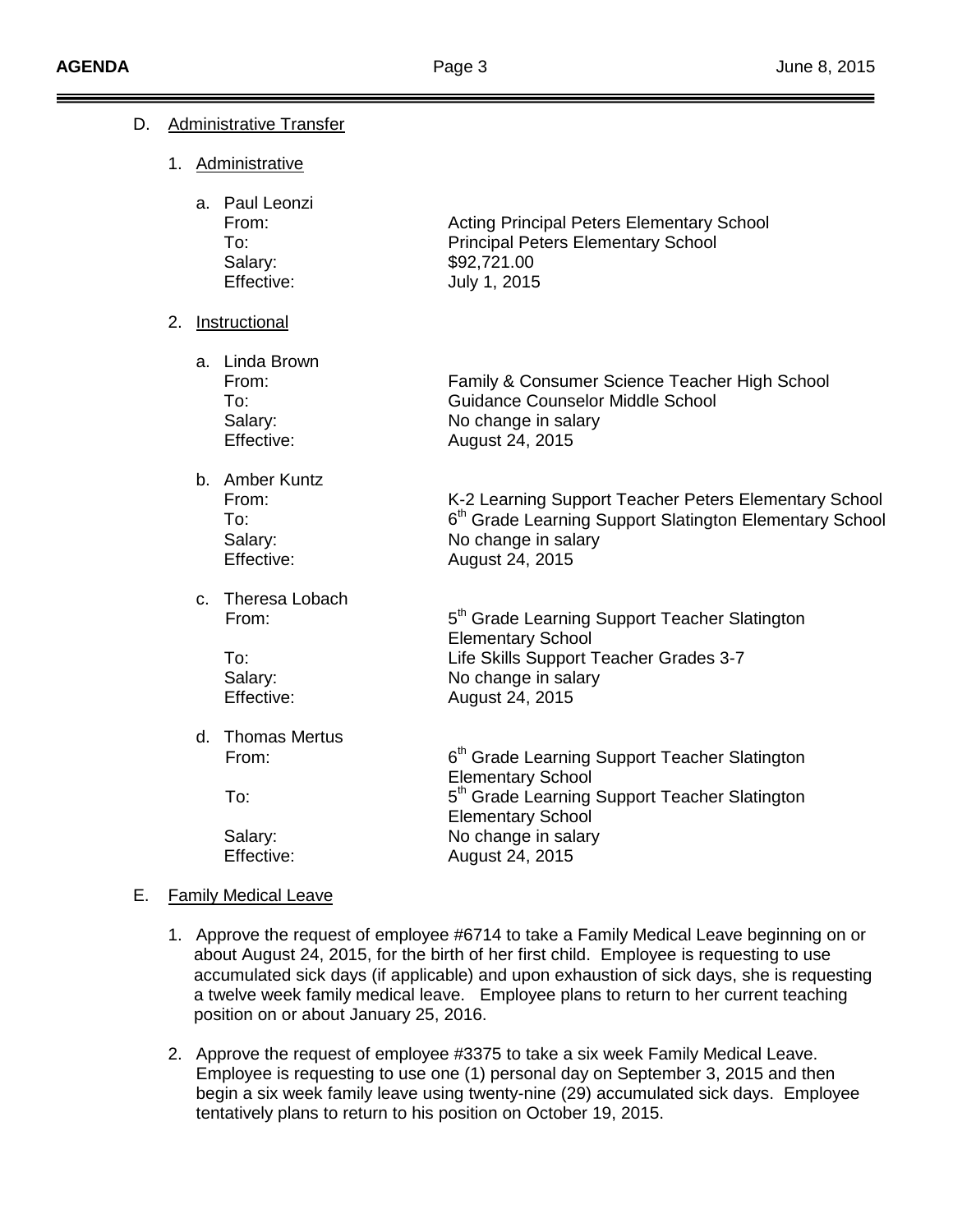# F. Rescind Co-Curricular Appointment 2015-2016

Rescind the appointment of Kelly Follweiler in the amount of \$2,902 from her position as Assistant Field Hockey coach for the 2015-2016 school year which was originally approved at the March 9, 2015 school board meeting.

G. Motion to renew the appointment of the following Co-Curricular positions for the 2015-2016 school year:

| Jeremy Batista       | Assistant Boys' Soccer Coach                   |     | \$2,902.00 |
|----------------------|------------------------------------------------|-----|------------|
| <b>Susan Bowser</b>  | MS Jr. Ntl. Honor Society (Shared \$435.00) \$ |     | 145.00     |
| <b>Rick Eckhart</b>  | MS Jr. Ntl. Honor Society (Shared \$435.00) \$ |     | 145.00     |
| <b>Jason Graver</b>  | MS Jr. Ntl. Honor Society (Shared \$435.00) \$ |     | 145.00     |
| Kelly Follweiler     | <b>MS Field Hockey Coach</b>                   |     | \$2,758.00 |
| <b>Todd Herzog</b>   | Sr. High Spring Intramural - Weightlifting     | æ.  | 846.00     |
| Steven Jonkman       | <b>Elementary Chorus Advisor</b>               |     | 619.00     |
| Steven Jonkman       | <b>Elementary Band Advisor</b>                 |     | 825.00     |
| Alice Lieberman      | Academic Challenge Eight Advisor               | S   | 458.00     |
| Kayla Perkowski      | Middle School Yearbook Advisor                 | \$. | 846.00     |
| Kate Pluchinsky      | Cheerleading Advisor - Shared Stipend          |     | \$1,597.00 |
| <b>Stephen Shuey</b> | Senior High Fall Play Director                 |     | \$1,541.00 |
| <b>Stephen Shuey</b> | Senior High Spring Musical Director            |     | \$2,901.00 |
| Maria Van Norman     | Cheerleading Advisor - Shared Stipend          |     | \$1,597.00 |

## **V. POLICY**

#### A. Board Policy First Reading

Approve school board policy #819 – Operations – Suicide Awareness, Prevention & Response, as presented after first reading. **(Attachment #4)**

B. In accordance with School Board Policy #707, approve the list of organizations and their appropriate group designation as presented by the Director of Support Services. **(Attachment #5)**

#### C. Homebound Instruction

It is recommended that the Board of Education grant homebound instruction for a  $9<sup>th</sup>$  grade student, Student No. 1890027 for five hours per week, effective May 4, 2015 and continuing until the end of the 2014-2015 school year.

## **VI. CONFERENCES**

## **VII. CURRICULUM AND INSTRUCTION**

A. <u>Title I & Title IIA – 2015-2016</u>

Approve to authorize proper officials to execute contracts for Title I and Title IIA for the 2015-2016 school year.

#### **VIII. OLD BUSINESS**

## **IX. NEW BUSINESS**

A. RESOLVED, the Board of Education approves the Resolution Urging Legislative Action on School Employee Pension Reform. **(Attachment #6)**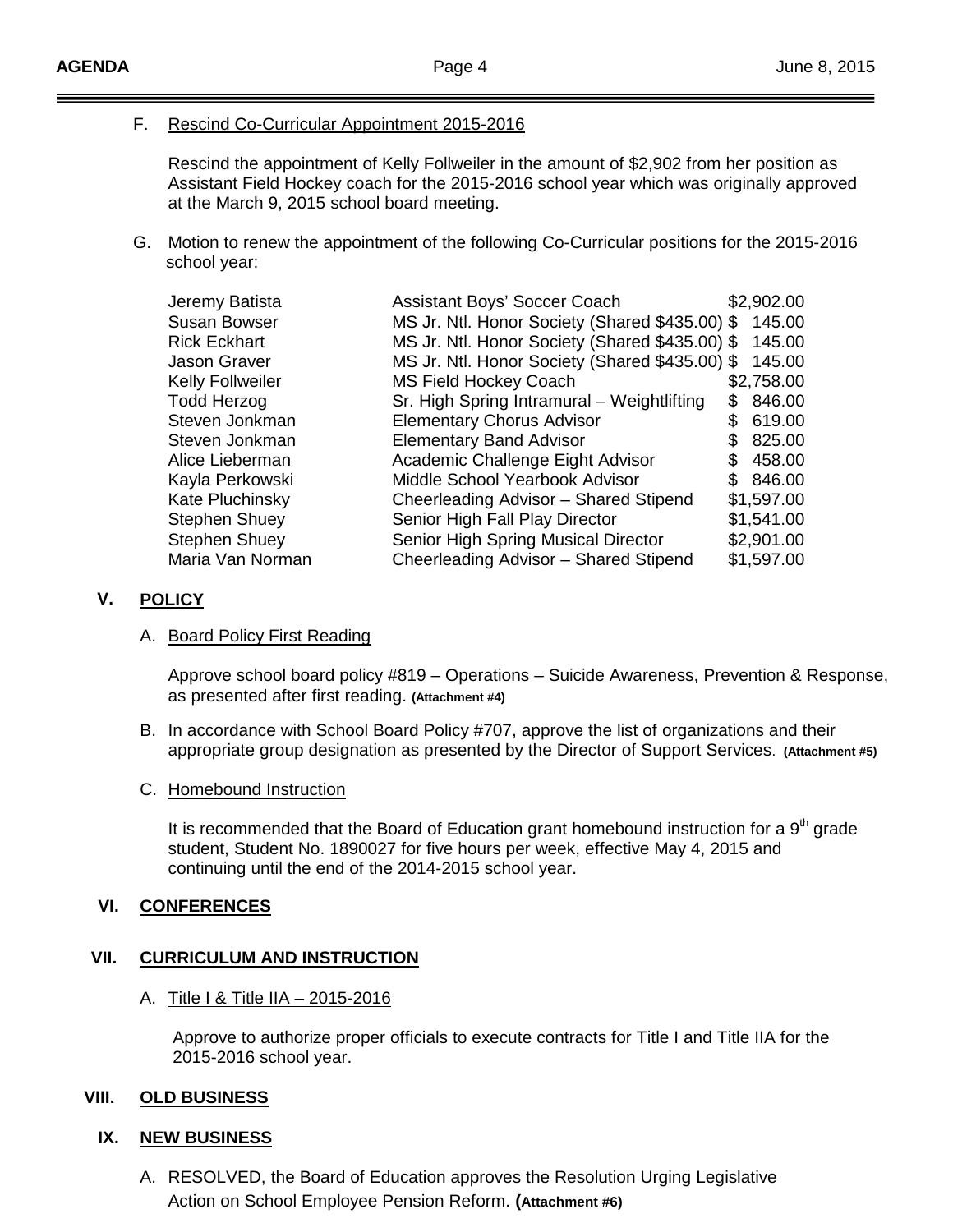- B. RESOLVED, the Board of Education approves the Resolution Calling for Reform of Funding for Cyber Charter Schools. **(Attachment #7)**
- C. RESOLVED, the Board of Education approves the Resolution Urging the General Assembly to Establish a New Funding Formula for Basic Education. **(Attachment #8)**

# **X. FINANCIAL**

- A. Approve the Following List of Bills:
	- 1. General Fund months of May and June
	- 2. Refreshment Stand month of May
	- 3. Cafeteria Fund month of May
	- 4. Capital Projects month of May
- B. Allow business office to complete budgetary transfers for the 2014-2015 end of year audit.
- C. Appoint Willis of Pennsylvania, Inc. as the district insurance broker for Property, Casualty, & Liability insurance for the 2015-2016 school year.
- D. Award insurance coverage for the 2015-2016 school year to the following companies:
	- 1. Commercial Package and Automobile (Vehicle Liability, General Liability Property Insurance and Boiler and Machinery) Graphic Arts (UTICA) National Insurance Company - \$77,445.00. The premium is an increase of \$2,721.00 over last year's rate.
	- 2. Commercial Umbrella Liability Insurance North River Insurance Company \$17,318.00. There is no premium increase from last year's rate.
	- 3. School Leaders Error and Omissions Liability National Union Fire Insurance Company - \$30,598.00. The premium is an increase of \$891.00 over last year's rates.
	- 4. Appoint School District's Insurance Consortium as the district's Workers' Compensation carrier for the 2015-2016 school year at an estimated premium of \$91,593.00, approximately a \$5,406.00 increase. This amount is an estimated total, final cost is based on actual payroll figures.
- E. Authorize the following financial institutions to act as approved depositories for school district funds and/or temporary investments. The Northern Lehigh School Board further authorizes the following financial institutions to transfer funds on deposit to any other bank for the credit of the Northern Lehigh School District. The Board further authorizes the Business Manager and/or Superintendent to enter into agreements, supplements or amendments to agreements to implement the foregoing operations for the 2015-2016 school year.

TD Wealth

First Niagara<br>
Wells Fargo National Bank<br>
Pennsylvania Local Government Investment Trust Pennsylvania Local Government Investment Trust (PLGIT)

- F. Approve to grant permission to the business office to pay general fund and capital projects bills that are scheduled for payment during the month of July as required by contract. There is no scheduled board meeting in July.
- G. Approve to renew the following expiring bonds for the 2015-2016 fiscal year through Willis of Pennsylvania, Inc.: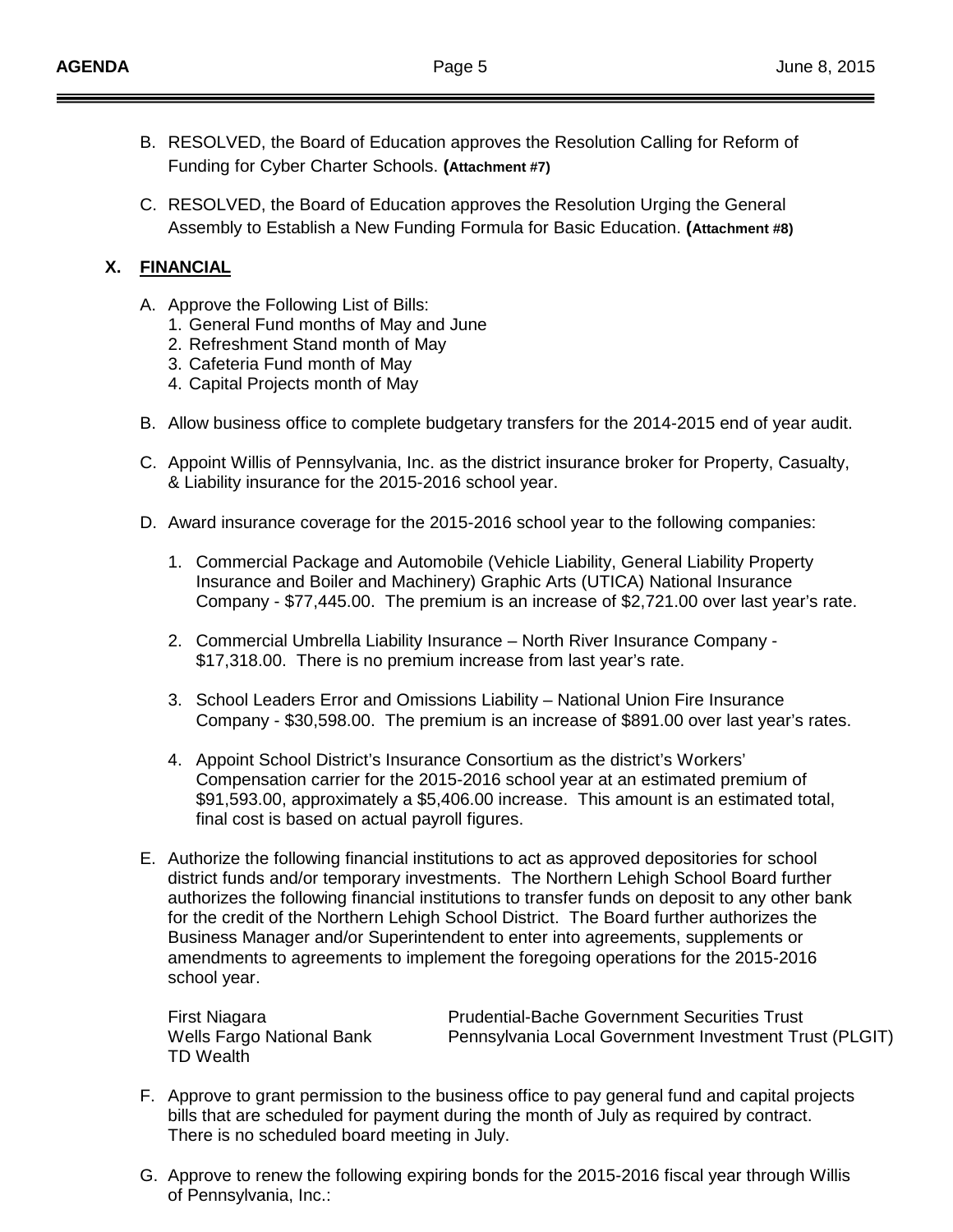- 1. A \$50,000 Board Secretary Bond for the term of July 1, 2015 to July 1, 2016 at an annual premium of \$175.00.
- 2. A \$50,000 Board Treasurer Bond for the period July 1, 2015 to July 1, 2016 at an annual premium cost of \$269.00.
- H. Upon final approval of the General Fund 2015-2016 Budget, approve the lease from California First Leasing Corporation 18201 Von Karman Avenue, Suite 800 Irvine, CA 92612 for \$50,000 per year with a lease term of 36 months and a one (\$1) dollar buyout option at end of the lease agreement. The lease will be used for the purchase of replacement laptop computers for the Middle School laptop carts (2 carts); replacement laptops for the High School floating laptop cart and Library cart; replacement of Faculty laptops for the Middle School; replacement Laser printers for the Slatington and Peters Elementary School Main Offices; and ChromeBooks to replace laptops in four (4) carts at Slatington Elementary.
- I. Approve to commit and/or assign portions of the June 30, 2015 fund balance for the following purposes (actual amounts to be determined after completion of the 2014-2015 end of year audit):

PSERS Increase Replacement Equipment Health Insurance Premiums **Long Range Maintenance Technology** 

#### J. <u>School Physician</u>

Approve to appoint Dr. Nicole Sully and Dr. Amy Steigerwalt of Parkland Family Health Center as school physicians for the 2015-2016 school year. The fee for grade level physicals will be \$20.00 per physical needed. Consultant services will be provided at no charge.

K. <u>Football Game Physician</u>

Approve to appoint Lehigh Valley Health Network to provide football game physicians for the 2015-2016 school year at a quoted fee of \$150.00 per regular season game and \$175.00 per post-season game. There is no increase over last year's rates.

- L. Authorize administration to purchase new weight room fitness equipment, bi-yearly maintenance plan, flooring and flooring installation through Advantage Sport & Fitness Inc. The cost of the new fitness equipment with maintenance plan is \$169,664.84 and flooring with installation is \$18,162.00. Financing will be a 5 year lease with Real Lease, 1200 Pittsford-Victor Rd, Pittsford, NY 14534 at a yearly amount of \$38,652.00 beginning July 1, 2015. Advantage Sport & Fitness Inc. is a member of the Pennsylvania State Contract Pricing – COSTARS.
- M. Authorize administration to allow ELA Sport to contract with an engineering firm to perform core drilling of the track around bulldog stadium at a cost not to exceed \$4,500. The core drilling will allow for a full inspection of the 20+ year asphalt on the track and further provide for a complete project cost presentation at the August committee meetings.
- N. Approve the following Homestead/Farmstead Resolution, as presented.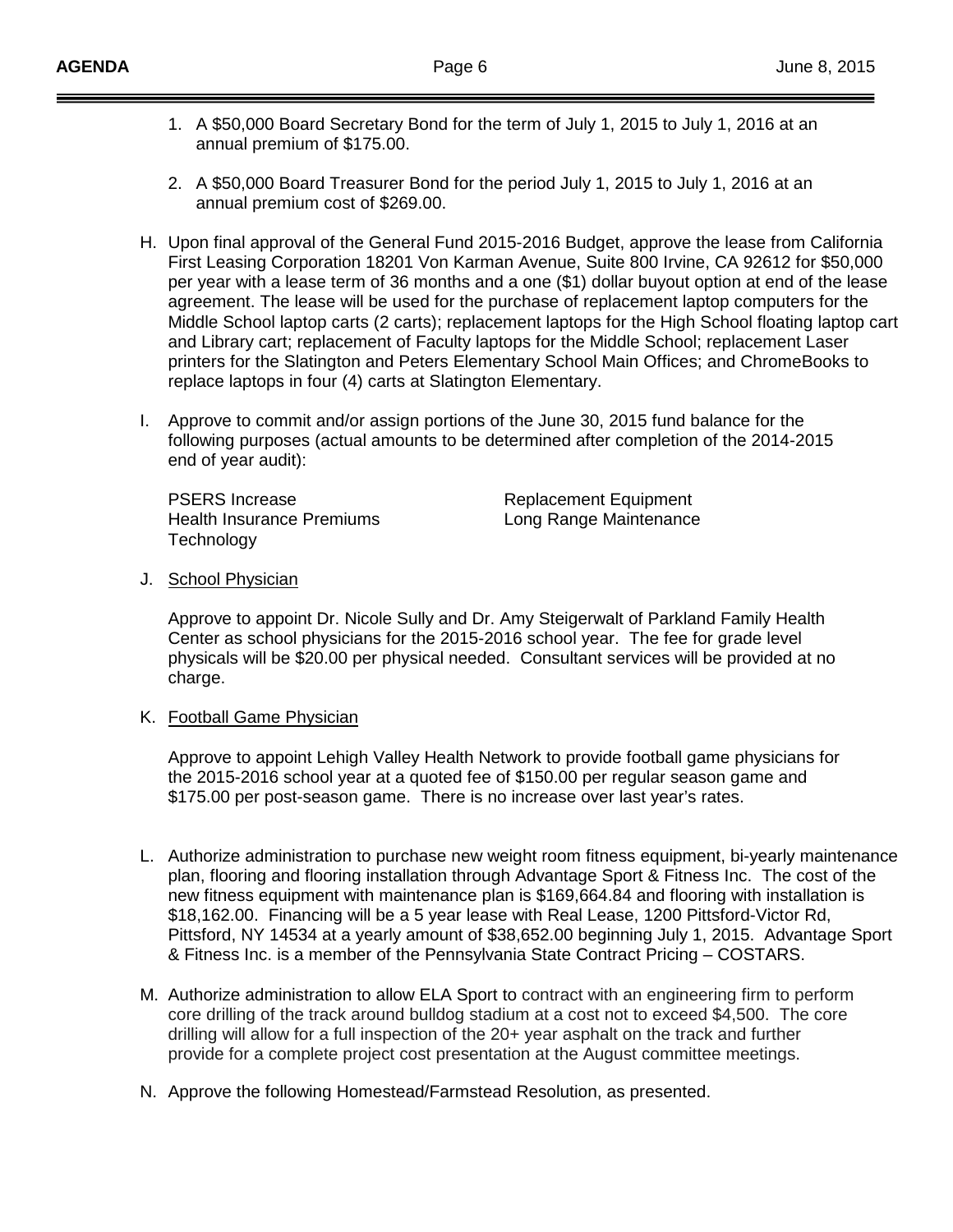#### **NORTHERN LEHIGH SCHOOL DISTRICT**

#### **2015 Homestead and Farmstead Exclusion Resolution**

**RESOLVED**, by the Board of School Directors of the Northern Lehigh School District, that homestead and farmstead exclusion real estate tax assessment reductions are authorized for the school year beginning July 1, 2015, under the provisions of the Homestead Property Exclusion Program Act (part of Act 50 of 1998) and the Taxpayer Relief Act (Act 1 of 2006), as follows:

- 1. **Aggregate amount available for homestead and farmstead real estate tax reduction .** The following amounts are available for homestead and farmstead real estate tax reduction for the school year beginning July 1, 2015:
	- a. **Gambling tax funds.** The Pennsylvania Department of Education (PDE) has notified the School District that PDE will pay to the School District during the school year pursuant to Act 1, 53 P.S. § 6926.505(b), as a property tax reduction allocation funded by gambling tax funds, the amount of \$946,000.35 plus an additional \$0, which was undistributed school year beginning July 1, 2014, for a total amount of \$946,000.35.
	- b. **Philadelphia tax credit reimbursement funds** . PDE has notified the School District that PDE will pay to the School District during the school year pursuant to Act 1, 53 P.S. § 6926.324(3), as reimbursement for Philadelphia tax credits claimed against the School District earned income tax by School District resident taxpayers, the amount of \$5,678.14.
	- c. **Aggregate amount available.** Adding these amounts, the aggregate amount available during the school year for real estate tax reduction is \$951,678.49.
- 2. Homestead/farmstead numbers. Pursuant to Act 50, 54 Pa. C.S. § 8584(i), and Act 1, 53 P.S. § 6926.341(g)(3), the County has provided the School District with a certified report listing approved homesteads and approved farmsteads as follows:
	- a. **Homestead property number .** The number of approved homesteads within the School District is 3,718.
	- b. **Farmstead property number.** The number of approved farmsteads within the School District is 28.
	- c. Homestead/farmstead combined number. Adding these numbers, the aggregate number of approved homesteads and approved farmsteads is 3,746.
- **3. Real estate tax reduction calculation.** The school board has decided that the homestead exclusion amount and the farmstead exclusion amount shall be equal. Dividing the paragraph 1(c) aggregate amount available during the school year for real estate tax reduction of \$951,678.49 by the paragraph 2(c) aggregate number of approved homesteads and approved farmsteads of 3,746 (before considering the assessed value of approved homesteads and approved farmsteads having an assessed value below the preliminary calculation of the maximum real estate assessed value reduction amount to be established as the homestead and farmstead exclusion amount), the preliminary calculation of the maximum real estate tax reduction amount applicable to each approved homestead and to each approved farmstead is \$254.06.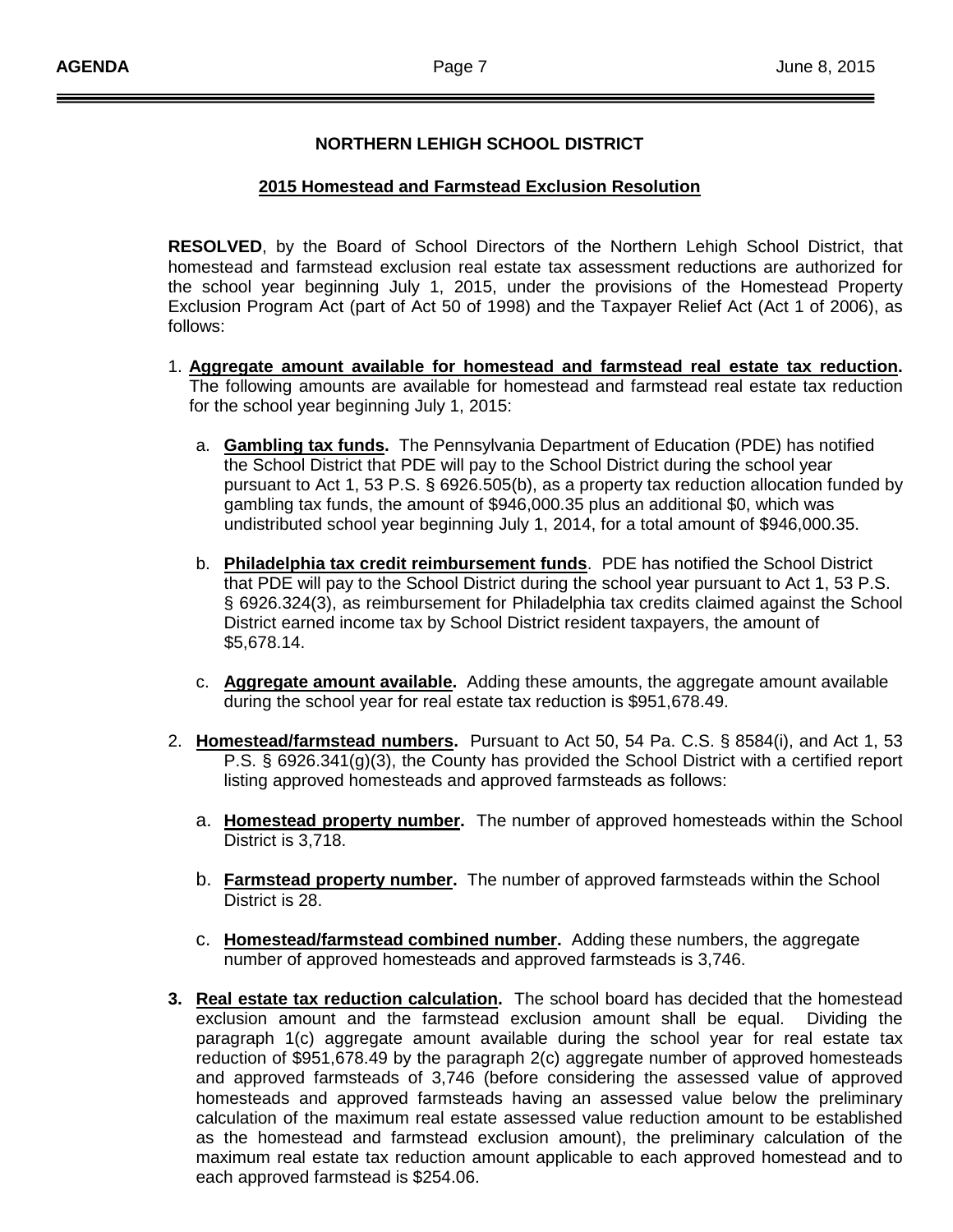Based on calculations provided by the School District Business Office from the best available information and carefully evaluated by the School Board, considering the assessed value of approved homesteads and approved farmsteads having an assessed value below the preliminary calculation of the maximum real estate assessed value reduction amount to be established as the homestead exclusion and the farmstead exclusion amount, an additional aggregate amount of \$22,218.69 will be available during the school year for real estate tax reduction applicable to approximately 3,538 homesteads and farmsteads, resulting in an additional real estate tax reduction amount available for each homestead and farmstead of \$6.24. Adding this additional amount to the preliminary calculation of the maximum real estate tax reduction amount of \$254.06, the final maximum real estate tax reduction amount applicable to each approved homestead and to each approved farmstead is \$260.30.

- **4. Homestead exclusion calculation .** Dividing the paragraph 3 maximum real estate tax reduction amount of \$260.30 by the School District real estate tax rate of 21.1475 mills (.0211475) for Lehigh County and 59.1363 mills (.0591363) for Northampton County, the maximum real estate assessed value reduction to be reflected on tax notices as a homestead exclusion for each approved homestead is \$12,309 for Lehigh County or \$4,402 for Northampton County, and the maximum real estate assessed value reduction to be reflected on tax notices as a farmstead exclusion for each approved farmstead is \$12,309 for Lehigh County or \$4,402 for Northampton County.
- **5. Homestead/farmstead exclusion authorization – July 1 tax bills .** The tax notice issued to the owner of each approved homestead within the School District shall reflect a homestead exclusion real estate assessed value reduction equal to the lesser of: (a) the County-established assessed value of the homestead, or (b) the paragraph 4 maximum real estate assessed value reduction of \$12,309 for Lehigh County or \$4,402 for Northampton County. The tax notice issued to the owner of each approved farmstead within the School District shall reflect an additional farmstead exclusion real estate assessed value reduction equal to the lesser of: (a) the County-established assessed value of the farmstead, or (b) the paragraph 4 maximum real estate assessed value reduction of \$12,309 for Lehigh County or \$4,402 for Northampton County. For purposes of this Resolution, "approved homestead" and "approved farmstead" shall mean homesteads and farmsteads listed in the report referred to in paragraph 2 above and received by the School District from the County Assessment Office on or before May 1 pursuant to Act 1, 53 P.S. § 6926.341(g)(3), based on homestead/farmstead applications filed with the County Assessment Office on or before March 1. This paragraph 5 will apply to tax notices issued based on the initial tax duplicate used in issuing initial real estate tax notices for the school year, which will be issued on or promptly after July 1, and will not apply to interim real estate tax bills.
- O. Authorize administration to enter into an agreement with Nagle Athletic Surfaces for renovation of the track around bulldog stadium at a cost not to exceed \$600,000.
- **XI. LEGAL**

## **XII. CORRESPONDENCE**

#### **XIII. INFORMATION**

- A. Minutes of the Carbon Lehigh Intermediate Unit 21 Board of Directors meeting held on April 20, 2015.
- B. Minutes of the Lehigh Carbon Community College Board of Trustees meetings held on April 9, 2015.